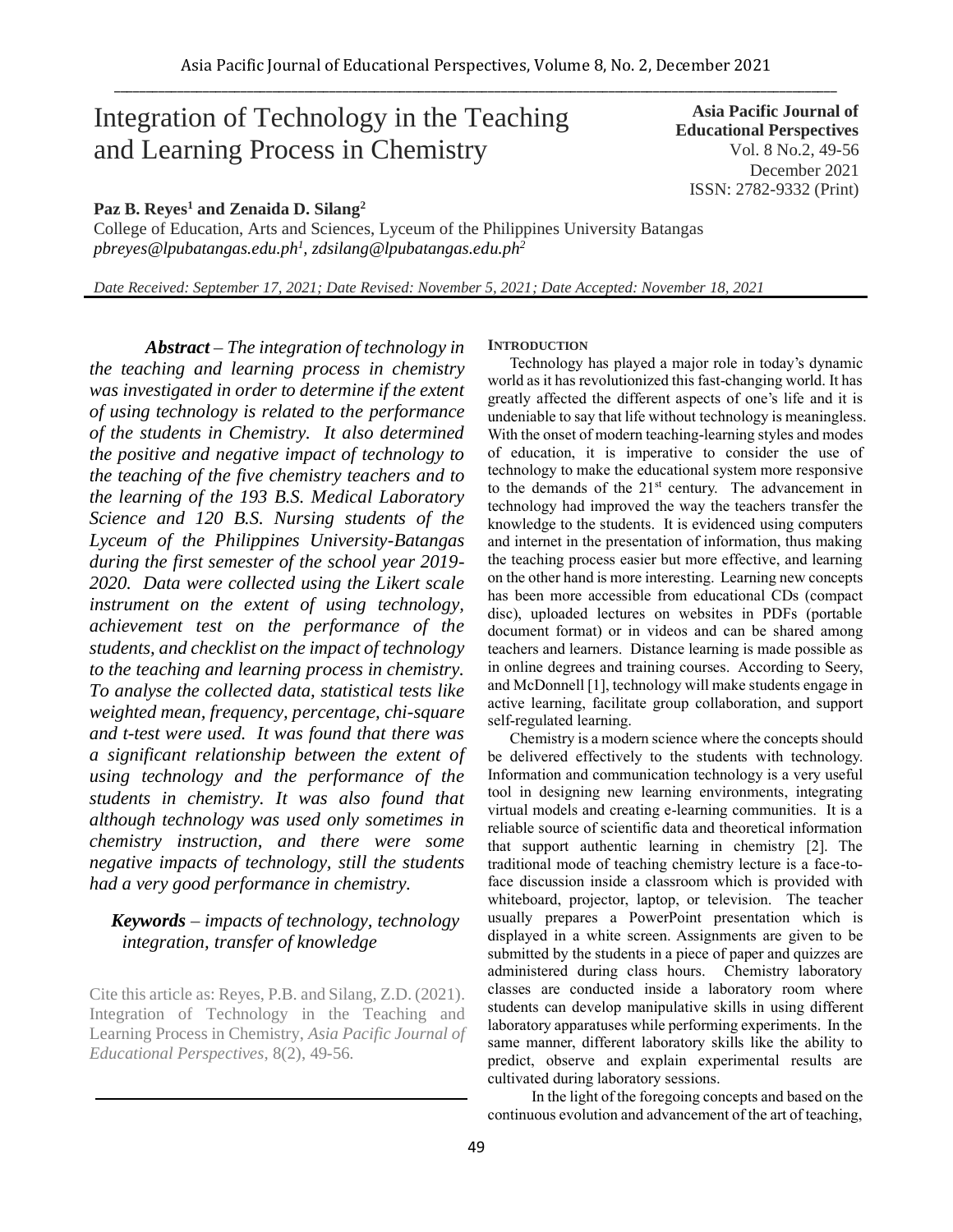there is a need for educators to re-evaluate not only the teaching pedagogies but also the technological methods to apply in their instruction. The outbreak of COVID-19 pandemic causes a great shift in how chemistry teaching is conducted in all learning institutions globally. The current situation of teaching chemistry is through online remote learning where teachers utilized various technology platforms unlike the usual face to face instruction. It is very challenging not only on the part of the teacher but most especially on the students.

With the current situation when education is facing a lot of challenges in the midst of this pandemic, it is but necessary for teachers to find ways in making the teaching and the learning process more meaningful by using various technologies in the instruction. The researcher who had been teaching chemistry for several decades faced a lot of challenges in deciding how to deliver the assigned curriculum using appropriate technology that will advance the teaching-learning process in a particular course. In this study, the researcher considered some of the various technologies applicable in the teaching of chemistry which include flipped learning, podcasting, screen casting, Wikis, videos, mobile phones, laptops, PowerPoint presentation, projector, local area network, video conferencing, messenger, electronic mail, Dropbox, electronic books, internet, web seminars and distance learning.

#### **OBJECTIVES OF THE STUDY**

This study aimed to determine the effect of integrating technology in the teaching and learning process in chemistry. Specifically, it determined the extent by which technology was used in the teaching and learning process in chemistry, determined the performance of the students in chemistry and investigated the positive and negative impact of technology in the teaching and learning process in chemistry. This study tested the relationship between the extent of using technology in Chemistry instruction and performance in Chemistry. The study also tested the comparison of responses of the two groups of respondents on the extent of using technology in Chemistry. Towards the end, an action plan was proposed to enhance the teaching and the learning process in chemistry.

#### **MATERIALS AND METHODS**

## **Research Design**

This study made use of the descriptive design particularly the quantitative method which according to Shuttleworth [3] is a scientific method that involves observing and describing the behavior of a subject without influencing it in any way. This method was employed because quantitative collection of data described the situation for the purpose of casting light on current issues or problems.

#### **Participants**

This study involved the entire population of the first year BS Medical Laboratory Science students and the first year BS Nursing students of Lyceum of the Philippines University – Batangas who were enrolled in College Chemistry during the first semester of the school year 2019-2020 together with their chemistry teachers. The total population of 193 first year BS Medical Laboratory Science students, 120 first year BS Nursing students and five chemistry faculty were included in this study.

#### **Instrument**

To determine the extent by which the teachers use technology in teaching chemistry, a Likert Scale Instrument was self-developed by the researcher. This instrument includes fifteen items that described different types of technological practices which can be integrated in teaching chemistry. This consists of five scale options that described whether the teacher always, often, sometimes, seldom or never use such technology in teaching chemistry. This Likert Scale Instrument consists of two sets, one for the students and the other for the faculty. The items in each set were parallel to each other. The instrument was presented to some chemistry teachers for comments and suggestions and then to experts for face and content validity.

An Achievement Test was used to determine the level by which knowledge was transferred to students by integrating technology. This include basic knowledge in chemistry that can be acquired not only in the lecture but also in the laboratory. This Test was a validated instrument that was adapted from Reyes et al. [4]. This consist of 59 multiple type questions with 4 options to choose from.

In investigating the impact of technology to the teaching and learning in chemistry, two sets of checklists were developed by the researcher. One set was intended for the faculty and the other for the students. Both of them consist of 10 items that identified the advantages or positive impact of technology and another ten items that identified the disadvantages or negative impact of technology not only to the teaching but also to the learning of chemistry. The respondents were asked to check the item which based on their experience was a positive or a negative impact to the teaching and learning of chemistry. Similar to the previous instrument, the questionnaire was presented to chemistry teachers for comments and suggestions and to experts for face and content validity.

#### **Procedure**

The researchers secured permission from the Deans of the College of Allied and Medical Profession, and College of Nursing in order to utilize their students as respondents in this study. As soon as the consent to conduct the study was granted, the Likert Scale instrument and the checklist were distributed to the faculty respondents and were retrieved a week after the distribution. In order to validate the responses of the faculty in their use of technology the Likert Scale Instrument and the checklist intended for students were posted in the group chat of the class. The students were required to submit a printed copy of the instruments with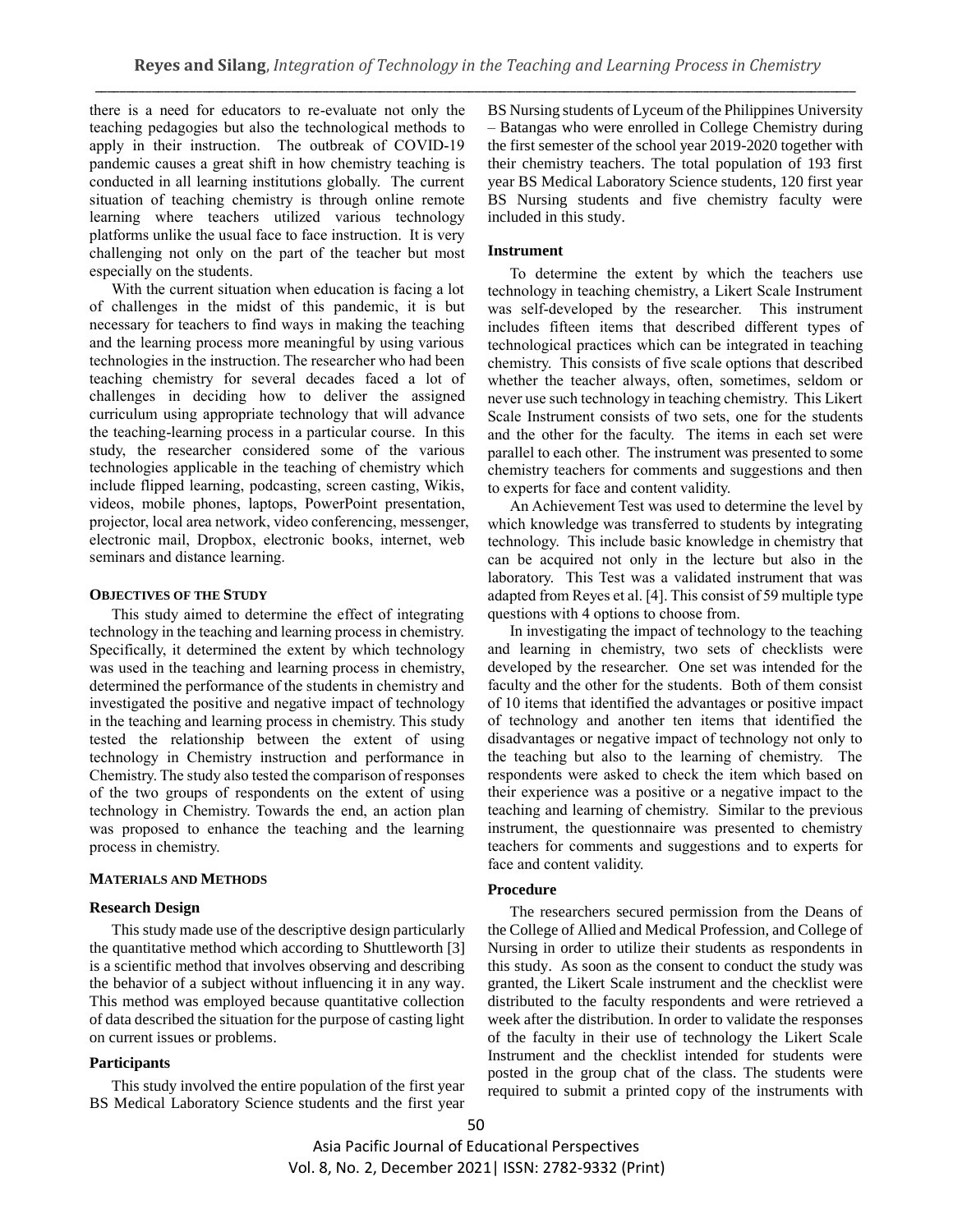their responses. The achievement test was administered to the respondent students before the end of the semester. The achievement test was collected from the students right after its administration.

### **Data Analysis**

The results about the extent of using technology in teaching chemistry using the Likert Scale instrument was analyzed using weighted mean. The scores of the students in the Achievement Test which show the level by which knowledge is transferred to students using technology was treated statistically using Frequency and Percentage. Responses in the Checklist Instrument about the impact of technology to the teaching and learning chemistry was analyzed using frequency. The relationship between the extent of using technology in chemistry instruction and the performance of students in chemistry was analyzed using chi square test while t-test was used to determine the difference between the responses of the students and the teachers in the extent of using technology.

## **Ethical Consideration**

The researchers established trust with the participants of the study through ensuring anonymity and confidentiality. The names of the student and faculty respondents, the academic track and the senior high school where the students graduated from were not revealed in this study.

#### **RESULTS AND DISCUSSION**

Table 1 shows the extent of using technology in chemistry instruction based on the responses of the students and faculty. It was shown from the table that on the part of the students, technology was always used when preparing their own PowerPoint presentation during reporting, when their teacher uses a projector to project a diagram from a laptop onto the wide screen and when their discussion is done through PowerPoint presentation.

|  | Table 1. Extent of Using Technology in Chemistry Instruction |  |  |
|--|--------------------------------------------------------------|--|--|
|  |                                                              |  |  |

| <b>Indicators</b>                                                                                                                                                                                 | <b>Students</b> |           | <b>Teachers</b> |           | Over-all |           |
|---------------------------------------------------------------------------------------------------------------------------------------------------------------------------------------------------|-----------------|-----------|-----------------|-----------|----------|-----------|
|                                                                                                                                                                                                   | WM              | I         | WM              | VI        | WM       | VI        |
| 1. Students are assigned to watch short video lectures at home before the classroom<br>session (Flipped Learning)                                                                                 | 2.09            | <b>Se</b> | 1.8             | Se        | 1.94     | <b>Se</b> |
| Students are required to make digital recordings of broadcasts available for<br>2.<br>downloading to a computer or mobile device with the use of internet (Podcasting)                            | 1.87            | <b>Se</b> | 1.8             | Se        | 1.83     | <b>Se</b> |
| 3. Students are asked to record or transmit video of data displayed on the screen of<br>a computer or mobile device with accompanying video (screen casting)                                      | 2.08            | <b>Se</b> | 1.6             | Se        | 1.84     | <b>Se</b> |
| 4. Students are made to edit information from Wikis                                                                                                                                               | 1.53            | <b>Se</b> | 1.4             | N         | 1.46     | N         |
| 5. During class discussion, students are allowed to use laptops and other mobile<br>devices                                                                                                       | 3.93            | O         | 3.8             | $\Omega$  | 3.86     | $\Omega$  |
| 6. Discussion is through PowerPoint presentation                                                                                                                                                  | 4.8             | A         | 4.8             | A         | 4.8      | A         |
| 7. Students are assigned to prepare their own PowerPoint presentation during<br>reporting                                                                                                         | 4.96            | A         | 4.4             | $\Omega$  | 4.68     | A         |
| 8. Teacher uses projector to project a diagram from a laptop onto the wide screen                                                                                                                 | 4.89            | A         | 4.2             | $\Omega$  | 4.55     | A         |
| 9. Teacher do lecture through video conferencing                                                                                                                                                  | 2.11            | <b>Se</b> | 2               | Se        | 2.06     | <b>Se</b> |
| 10. Teacher posts reminders and announcement through group chat or messenger                                                                                                                      | 3.49            | So.       | 3.8             | $\Omega$  | 3.64     | $\Omega$  |
| 11. Online assignments are given to students                                                                                                                                                      | 3.39            | So        | 2.8             | So        | 3.1      | So        |
| 12. Lectures are sent to students online                                                                                                                                                          | 4.26            | O         | 2.6             | So        | 3.43     | So        |
| 13. Students are required to answer online quizzes                                                                                                                                                | 3.44            | So        | 2.8             | So        | 3.12     | So        |
| 14. Teacher uses televisions to play educational and instructional DVD's or videos                                                                                                                | 2.15            | <b>Se</b> | 1.6             | Se        | 1.88     | Se        |
| 15. Teacher facilitates distance learning to students from far places                                                                                                                             | 2.4             | <b>Se</b> | 1.6             | <b>Se</b> | 2        | Se        |
| <b>Composite Mean</b><br>$1.70$ , $1.450$ , $5.00$ , $11.750$ , $1.10$ , $2.50$ , $1.40$ , $2.60$ , $1.450$ , $2.40$ , $5.750$ , $2.40$ , $5.11$ , $1.60$ , $1.40$ , $1.40$ , $N_{11}$ , $N_{11}$ | 3.17            | So        | 2.73            | So        | 2.95     | So        |

*Legend: 4.50 – 5.00 = Always (A); 3.50 – 4.49 = Often (O); 2.50 – 3.49 = Sometimes (So); 1.50 – 2.49 = Seldom (Se); 1.00 – 1.49 = Never (N)*

However, on the part of the faculty, it was only during discussion when technology was always used in a PowerPoint presentation. As to their overall responses, the item with the highest weighted mean was discussion is through PowerPoint presentation (4.8), followed by students are assigned to prepare their own PowerPoint presentation during reporting (4.68) and teacher uses projector to project a diagram from a laptop onto the wide screen (4.55).

in editing information from Wikis, in podcasting, screen casting, in flipped learning, and video conferencing. According to them also, their teacher seldom used televisions to play educational and instructional DVD's or videos and seldom facilitate distance learning. On the part of the faculty, they never ask students to edit information from Wikis. As to their overall responses, the item with the lowest weighted mean was students never edit information from Wikis (1.46) followed by podcasting (1.83) and screen casting (1.84). The

According to the students, technology was seldom used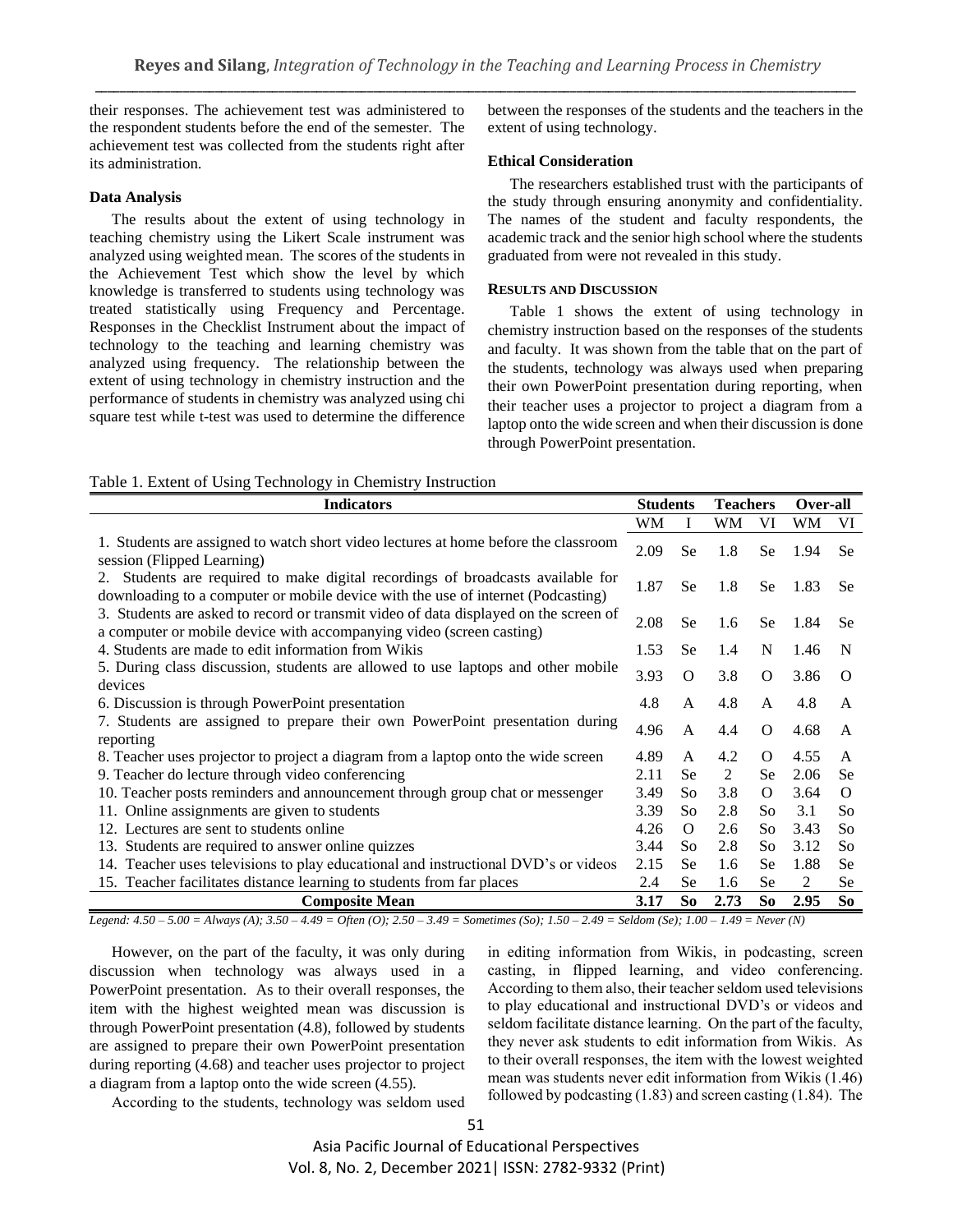overall composite mean was 2.95 which means that technology was sometimes used in chemistry instruction.

The result implies that technology was not always used in chemistry instruction possibly because the teachers are not so digitally literate to integrate technology in their teaching. They might be familiar with some technological tools for teaching, but they are not aware on how to use them.

Teachers are not ready to use technology in the different aspects of their instruction. This conformed to what Crawford et al., [4] stated that teachers must be prepared as confident users of technology by effectively integrating technology to transform student learning. Educators must find ways to identify the effective pedagogical approaches and strategies to make the teaching-learning process more meaningful. In addition to this, Chittleborough [6] said that for a teacher to teach chemistry, one should be equipped with technological knowledge aside from the fundamental pedagogical knowledge about chemistry concepts.

The level by which knowledge in Chemistry was transferred to students using technology was revealed in their performance in the Achievement Test that was shown in Table 2. As shown in the table, 133 students or 42.50% of the total student respondents had a very good performance in chemistry, 92 or 29.4% had an outstanding performance.

| Table 2. Performance of the Students in Chemistry |                  |            |  |  |  |  |  |
|---------------------------------------------------|------------------|------------|--|--|--|--|--|
|                                                   | <b>Frequency</b> | Percentage |  |  |  |  |  |
| Outstanding                                       | 92               | 29.40      |  |  |  |  |  |
| Very Good                                         | 133              | 42.50      |  |  |  |  |  |
| Good                                              | 60               | 19.20      |  |  |  |  |  |
| Average                                           | 20               | 6.40       |  |  |  |  |  |
| Needs Improvement                                 |                  | 2.60       |  |  |  |  |  |

Further, 60 or 19.20% had good performance, while 20 or 6.40% had an average performance, while 8 students or 2.60% had a performance that needs improvement.

The result indicates that by using technology, knowledge in chemistry can be transferred to students at a very good level. This could be since students are more technologically inclined and more interested in exploring the different tools used for learning because they are aware that they can use their digital literacy in their future profession. This finding is like what Persaud [7] claimed that students are welcoming technology with open arms because it is technology that plays a major role in education. Students utilize different technological applications because in the real world, students will apply what they learned in their future job to become successful in a technological job market.

|  | Table 3.1. Positive Impact of Using Technology to the Teaching and Learning Process in Chemistry |  |
|--|--------------------------------------------------------------------------------------------------|--|
|  |                                                                                                  |  |

| <b>Indicators</b>                                                                                                                                          | <b>Students</b> |               | <b>Teachers</b> |      |
|------------------------------------------------------------------------------------------------------------------------------------------------------------|-----------------|---------------|-----------------|------|
|                                                                                                                                                            | f               | $\frac{6}{9}$ | f               | $\%$ |
| 1. Students can visualize a concept in a better way such as in a video where a 3D model<br>can be easily understood unlike when in a book                  | 212             | 67.73         | 4               | 80   |
| 2.A PowerPoint presentation can summarize a vast chapter thereby making students<br>comprehend the topics easier                                           | 304             | 97.12         | 5               | 100  |
| 3. There are many educational sites where teachers and students can find a particular<br>topic                                                             | 245             | 78.27         | 2               | 40   |
| 4. Teachers and students have an instant access to fresh information that can supplement<br>their learning experience.                                     | 206             | 65.81         | 4               | 80   |
| 5. Teachers and students can easily research anything they want to know online                                                                             | 279             | 89.14         | 4               | 80   |
| 6. Teachers and students can use LAN to receive instant information so that time spent<br>on research is reduced and analysis of information is increased. | 188             | 60.06         | 4               | 80   |
| 7. Through video conferencing teachers and students can connect with others from<br>different parts of the world.                                          | 57              | 18.2          |                 |      |
| 8. Teachers and students can upload and share the lesson through e-mail and services<br>like Dropbox                                                       | 184             | 58.8          | 4               | 80   |
| 9. E-books help teachers and students to get rid of textbooks and from lifting their<br>weight as well.                                                    | 118             | 37.7          |                 |      |
| 10. Teachers and students can use the internet to virtually attend web seminars organized<br>by different educational institutions.                        | 84              | 26.8          | 1               | 20   |

Table 3.1 represents the positive impact of using technology to the teaching and learning process in chemistry. It was revealed from the table that 304 students or 97.12% of the student-respondents said that a PowerPoint presentation can summarize a vast chapter thereby making them comprehend the topics easier, 279 students or 89.14% said that teachers and students can easily research anything they want to know online and 245 students or 78.27% said that there are many educational sites where teachers and students can find a particular topic. Fifty-seven students or 18.2% said that through video conferencing teachers and students can connect with others from different parts of the world, 84 students or 26.8% said that teachers and students can use the internet to virtually attend web seminars organized by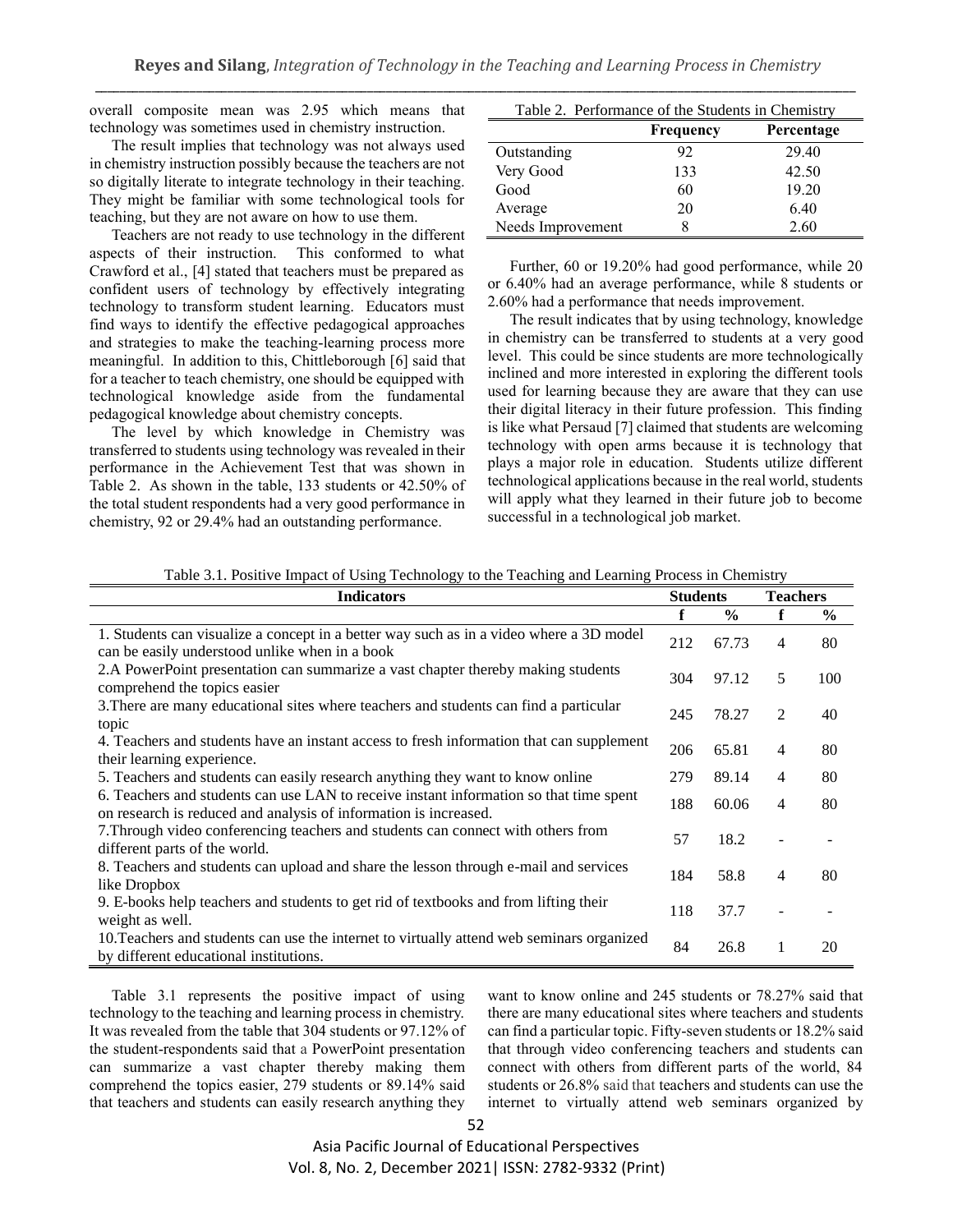different educational institutions and 118 students or 37.7% said that E-books help teachers and students to get rid of textbooks and from lifting their weight as well.

On the other hand, all the five teachers or 100% stated that a PowerPoint presentation can summarize a vast chapter thereby making students comprehend the topics easier; 4 teachers or 80% stated that students can visualize a concept in a better way such as in a video where a 3D model can be easily understood unlike when in a book, teachers and students have an instant access to fresh information that can supplement their learning experience, teachers and students can easily research anything they want to know online, teachers and students can receive instant information so that time spent on research is reduced and analysis of information is increased and teachers and students can upload and share the lesson through e-mail and services like Dropbox. None of the teachers stated that through video conferencing teachers and students can connect with others from different parts of the world and E-books help teachers and students to get rid of textbooks and from lifting their weight as well. Only one of the teachers or 20% stated that teachers and students can use the internet to virtually attend web seminars organized by different educational institutions. Two of them or 40% stated that there are many educational sites where teachers and students can find a particular topic.

It was reflected from the results that using technology like PowerPoint presentation and internet has a positive impact on the teaching and learning process in chemistry. This could be since chemistry is a difficult subject that requires simplified presentation of concepts and a vast of information is needed to supplement the knowledge gained from the classroom. By using a PowerPoint presentation, students can readily understand the concept that can be summarized in a simplified manner. Additional information can be readily accessed from the internet that will enhance the understanding of a particular topic. This is like what Soffar [8] stated that organization of a topic can be done in a PowerPoint presentation by reducing complicated information and focusing only on the main ideas. Furthermore, Barski [9] claimed that all types of information from library resources all over the world can be accessed from the internet. This information enhanced the learning potential of students because the information is tailored to the needs of the learners.

|  | Table 3.2. Negative Impact of Using Technology to the Teaching and Learning Process in Chemistry |  |  |  |
|--|--------------------------------------------------------------------------------------------------|--|--|--|
|  |                                                                                                  |  |  |  |

| <b>Indicators</b>                                                                                                                       | <b>Students</b> |               | <b>Teachers</b> |               |
|-----------------------------------------------------------------------------------------------------------------------------------------|-----------------|---------------|-----------------|---------------|
|                                                                                                                                         |                 | $\frac{0}{0}$ |                 | $\frac{6}{6}$ |
| 1. Students are experiencing social anxieties when it comes to face-to-face<br>interactions, but are perfectly fine socializing online  | 67              | 21.41         | 2               | 40            |
| 2. Technology in the classroom can be a distraction                                                                                     | 127             | 40.6          | 3               | 60            |
| 3. Technology can disconnect students' social interactions with their classmates.                                                       | 98              | 31.3          | 2               | 40            |
| 4. Students have no equal access to technological resources                                                                             | 86              | 27.5          | 3               | 60            |
| 5. The quality of research and resources may not be of good quality.                                                                    | 132             | 42.2          |                 | 20            |
| 6. Students heavily rely on technology to access information so that they become<br>lazy in their studies.                              | 109             | 34.82         | 4               | 80            |
| 7. Students were not able to develop and use basic literacy, math and<br>communication skills due to technology                         | 51              | 16.3          | 3               | 60            |
| 8. Teachers and students encountered problems in the classroom due to failure of<br>technology as in poor internet connection           | 166             | 53            | 5               | 100           |
| 9. Students prefer discussion where the teacher write the concept on the board<br>instead of presenting it in a PowerPoint presentation | 113             | 36.1          | 2               | 40            |
| 10. Cellphones make students not concentrate fully in their lesson.                                                                     | 168             | 53.67         | 4               | 80            |

The negative impact of using technology in the teaching and learning process in chemistry is shown in Table 3.2. It was revealed from the table that 168 students or 53.67% responded that cellphones make students not concentrate fully in their lesson, 166 students or 53% responded that teachers and students encountered problems in the classroom due to failure of technology as in poor internet connection, and 132 students or 42.2% responded that the quality of research and resources may not be of good quality. Fifty-one students or 16.3% responded that students were not able to develop and use basic literacy, math, and communication skills due to technology, 67 students or 21.41% responded that students are experiencing social anxieties when it comes to face-to-face interactions but are perfectly fine socializing online and 86 students or 27.5% responded that students have no equal access to technological resources.

On the part of the teachers, all the five teachers said that teachers and students encountered problems in the classroom due to failure of technology as in poor internet connection, 4 teachers or 80% said that students heavily rely on technology to access information so that they become lazy in their studies and cellphones make students not concentrate fully in their lesson. Three teachers said that technology in the classroom can be a distraction,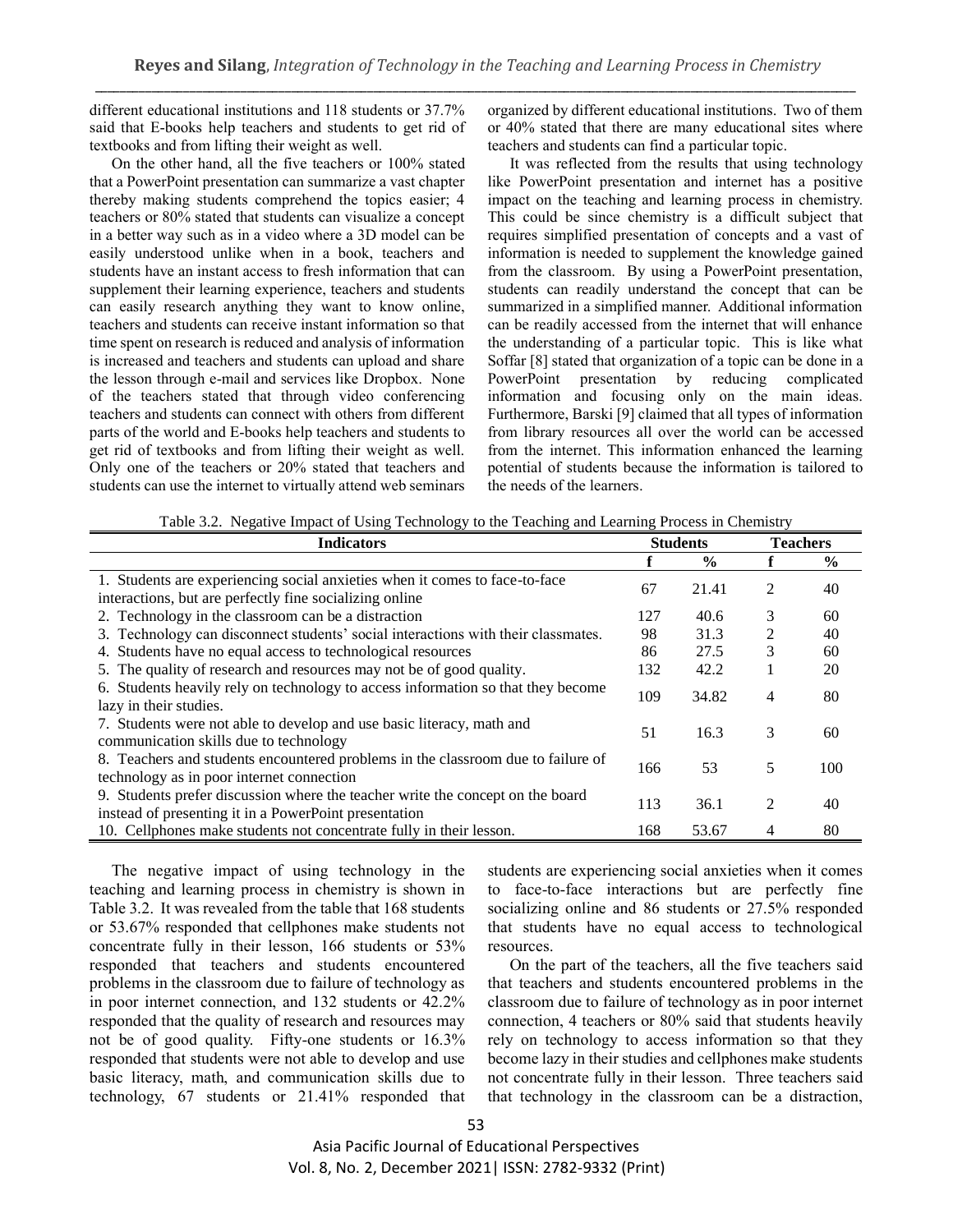students have no equal access to technological resources and students were not able to develop and use basic literacy, math and communication skills due to technology. Only one teacher or 20% said that the quality of research and resources may not be of good quality while 2 teachers or 40% said that students are experiencing social anxieties when it comes to face-to-face interactions but are perfectly fine socializing online, technology can disconnect students' social interactions with their classmates, and students prefer discussion where the teacher write the concept on the board instead of presenting it in a PowerPoint presentation.

It was revealed from the result that the most common responses of the students and the teachers with regards to the negative impact of technology to the teaching and learning process in chemistry are that teachers and students encountered problems in the classroom due to failure of technology as in poor internet connection and cellphones make students not concentrate fully in their lesson. This might be due to poor bandwidth that hinders the student engagement to learning and, since students are allowed to use cellphones in the classroom, their interest is diverted to the use of other applications in their phones instead of concentrating in their lesson. This conformed to Taylors [10] findings that students cannot comply with their course if they have a poor internet connection and for education to be fair, all schools must provide equal opportunities for all in terms of bandwidth connection. In addition to this, Gautam [11] stated that multitasking is a side effect of mobile phones, thus mobile learning content must be designed in a way that will address distracted learning.

Table 4. Relationship Between the Extent of Using Technology and Performance in Chemistry

|                                                                                  |                  | p-value |    |
|----------------------------------------------------------------------------------|------------------|---------|----|
| Extent of Using Technology in Chemistry Instruction vs. Performance in Chemistry | $53.066^{\rm a}$ | 0.000   | HS |
| Legend: Significant at $p$ -value < 0.05; HS- Highly Significant                 |                  |         |    |

The relationship between the extent of using technology in chemistry instruction and the level by which knowledge was transferred to students is shown in Table 4.

Based on the result, there was a significant relationship between the extent of using technology in chemistry instruction and the level by which knowledge was transferred to students since the obtained p-value of 0.000 was less than 0.05 alpha level. This means that the students' performance in Chemistry was affected by how frequent the students and teachers used technology in their class. This could be since if the class activity requires the use of technology but the access to technology is limited then students will not be able to comply with the requirements thus affecting their performance.

This is like the findings of Khanlarian and Singh [12] that software is more useful for lower scoring students than those who scored higher on examinations. In contrary to these findings, Harris et al., [13] claimed that technology will not increase student academic achievement, instead it is still the teacher's strategy that will make students learning meaningful. Technology cannot replace the best practices in teaching and learning process.

The difference in the responses of the students and teachers on the extent of using technology in chemistry instruction was displayed in Table 5.

It was observed from the table that the obtained pvalue of 0.093 was greater than 0.05 alpha level, thus the researchers fail to reject the null hypothesis. This means that there was no significant difference existing between

the responses of students and teachers and implies that the responses do not differ statistically.

Table 5. Difference of Responses of Students and Teachers on the Extent of Using Technology in Chemistry Instruction

|            | Group                        | Mean | t- | p-<br>value value I |  |
|------------|------------------------------|------|----|---------------------|--|
| Extent of  | <b>Students</b>              | 3.17 |    |                     |  |
| Using      | Teachers 2.73 1.685 0.093 NS |      |    |                     |  |
| Technology |                              |      |    |                     |  |

*Legend: Significant at p-value < 0.05; NS- Not Significant*

The findings maybe, the teachers introduce only those technology available in the classroom and those which are easily accessible to students. Teachers are not trained well in using other technologies that's why they do not explore the appropriate tools for their learning activities. This conformed to the findings of [5] that to prepare teachers to teach chemistry, one should be equipped with technological knowledge aside from the fundamental pedagogical knowledge about chemistry concepts.

## **Proposed Action Plan for Enhancing the Teaching and the Learning Process in Chemistry**

An action plan (refer to Table 6) was proposed for the purpose of motivating teachers and students to integrate technology in their lessons and to overcome the negative impacts brought about by technology in chemistry instruction. With the given strategies, it is expected that using technology will enhance the teaching and the learning process in chemistry.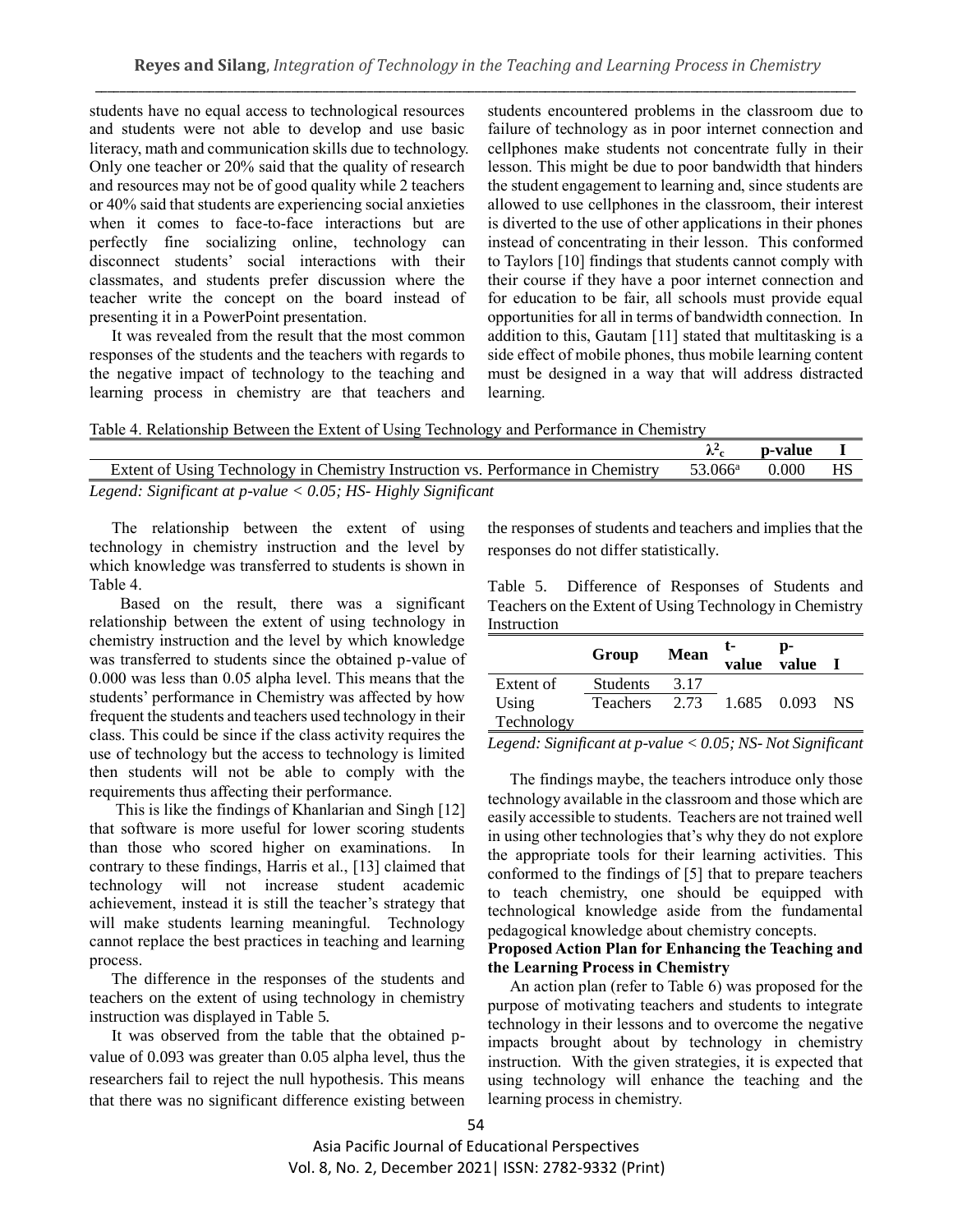| KRA/                       | <b>Strategies</b>                                                                     | <b>Performance Indicator</b>                  | <b>Persons Involved</b>               |  |  |
|----------------------------|---------------------------------------------------------------------------------------|-----------------------------------------------|---------------------------------------|--|--|
| <b>Objectives</b>          |                                                                                       |                                               |                                       |  |  |
| Extent of                  | • Conducting trainings on how to integrate                                            | • Developed expertise                         | • Human Resource                      |  |  |
| using                      | various technologies in different topics in                                           | in the use of different                       | Director/Dean/                        |  |  |
| technology in              | chemistry; Orientation in the use of                                                  | technological tools                           | Chemistry Faculty/                    |  |  |
| the teaching               | virtual laboratory simulation                                                         |                                               | Students                              |  |  |
| and learning               | • Peer Mentoring or Collaboration among                                               | • Sharing of skills or                        | • Chemistry Faculty/                  |  |  |
| process in<br>chemistry/To | teachers and among students in the use of                                             | techniques in using                           | Students                              |  |  |
| motivate                   | technology                                                                            | different technology                          |                                       |  |  |
| teachers and               | • Creation of a technical support system in                                           | • Ability to become<br>better users of        | • Chem Faculty/<br>Students/Technical |  |  |
| students to                | every school that will assist teachers and<br>students whenever problems arise in the | technology by                                 | <b>Support Staff</b>                  |  |  |
| always                     | use of technology                                                                     | learning how to solve                         |                                       |  |  |
| integrate                  |                                                                                       | technological                                 |                                       |  |  |
| technology in              |                                                                                       | problems                                      |                                       |  |  |
| every lesson in            | • Offering Educational Technology as one                                              | · Transition to digital                       | $\bullet$ School                      |  |  |
| chemistry.                 | of the required courses in every program                                              | curriculum                                    | administrators                        |  |  |
| Negative                   | • Teachers must create engaging, inspiring,                                           | • Students are more                           | • Chemistry Faculty/                  |  |  |
| Impacts of                 | and stimulating lesson plans that                                                     | engaged and more                              | Students                              |  |  |
| Using                      | incorporate technology; Laboratory                                                    | encouraged to                                 |                                       |  |  |
| Technology in              | activities may utilize videos of                                                      | participate in the                            |                                       |  |  |
| chemistry                  | experiments and virtual simulations                                                   | classroom discussion                          |                                       |  |  |
| instruction/To             |                                                                                       | and in doing                                  |                                       |  |  |
| overcome the               |                                                                                       | experiments                                   |                                       |  |  |
| negative                   | • There must be an open communication                                                 | • The use of technology                       | $\bullet$ School                      |  |  |
| thinking of                | among administration, faculty, and tech                                               | in the classroom will                         | administrators/                       |  |  |
| teachers and               | vendors that will justify the benefit that                                            | be enhanced and the                           | Faculty/Technology                    |  |  |
| students in the            | teachers and students will get from the                                               | negative thought that                         | vendors                               |  |  |
| use of                     | use of a particular device, platform, or                                              | technology has a little                       |                                       |  |  |
| technology                 | program                                                                               | value in education                            |                                       |  |  |
|                            |                                                                                       | will be overcome                              |                                       |  |  |
|                            | • Schools must invest on technology where                                             | • No student will be left                     | $\bullet$ School                      |  |  |
|                            | teachers and students will have an equal<br>access like faster internet connection so | behind in their                               | administrators                        |  |  |
|                            | that technological disparity will be                                                  | learning so that their<br>performance will be |                                       |  |  |
|                            | avoided                                                                               | enhanced.                                     |                                       |  |  |
|                            | • Teachers should educate students on the                                             | • Students can                                | • Chemistry faculty/                  |  |  |
|                            | responsible use of technology.                                                        | concentrate fully in                          | <b>Students</b>                       |  |  |
|                            |                                                                                       | their lessons instead                         |                                       |  |  |
|                            |                                                                                       | of being distracted by                        |                                       |  |  |
|                            |                                                                                       | other applications                            |                                       |  |  |
|                            |                                                                                       | embedded in their                             |                                       |  |  |
|                            |                                                                                       | technological devices                         |                                       |  |  |
|                            | • Strict monitoring of students on how they                                           | • Students perform in                         | • Chemistry Faculty/                  |  |  |
|                            | complete their exams and assignment                                                   | class with credibility                        | <b>Students</b>                       |  |  |
|                            | using technology without cheating                                                     | and integrity.                                |                                       |  |  |

|  |  |  |  |  | Table 6. Proposed Action Plan for Advancing the Teaching and the Learning Process in Chemistry |
|--|--|--|--|--|------------------------------------------------------------------------------------------------|
|  |  |  |  |  |                                                                                                |

## **CONCLUSION AND RECOMMENDATION**

The teachers and the students sometimes use technology in the teaching and learning process in chemistry. The students had a very good performance in chemistry although technology is used sometimes only in the teaching and learning process. The use of power point presentation and internet has a positive impact on the teaching and learning process in chemistry while the negative impact of technology to the teaching and learning process in chemistry are that teachers and students encountered problems in the classroom due to failure of technology as in poor internet connection and cellphones make students not